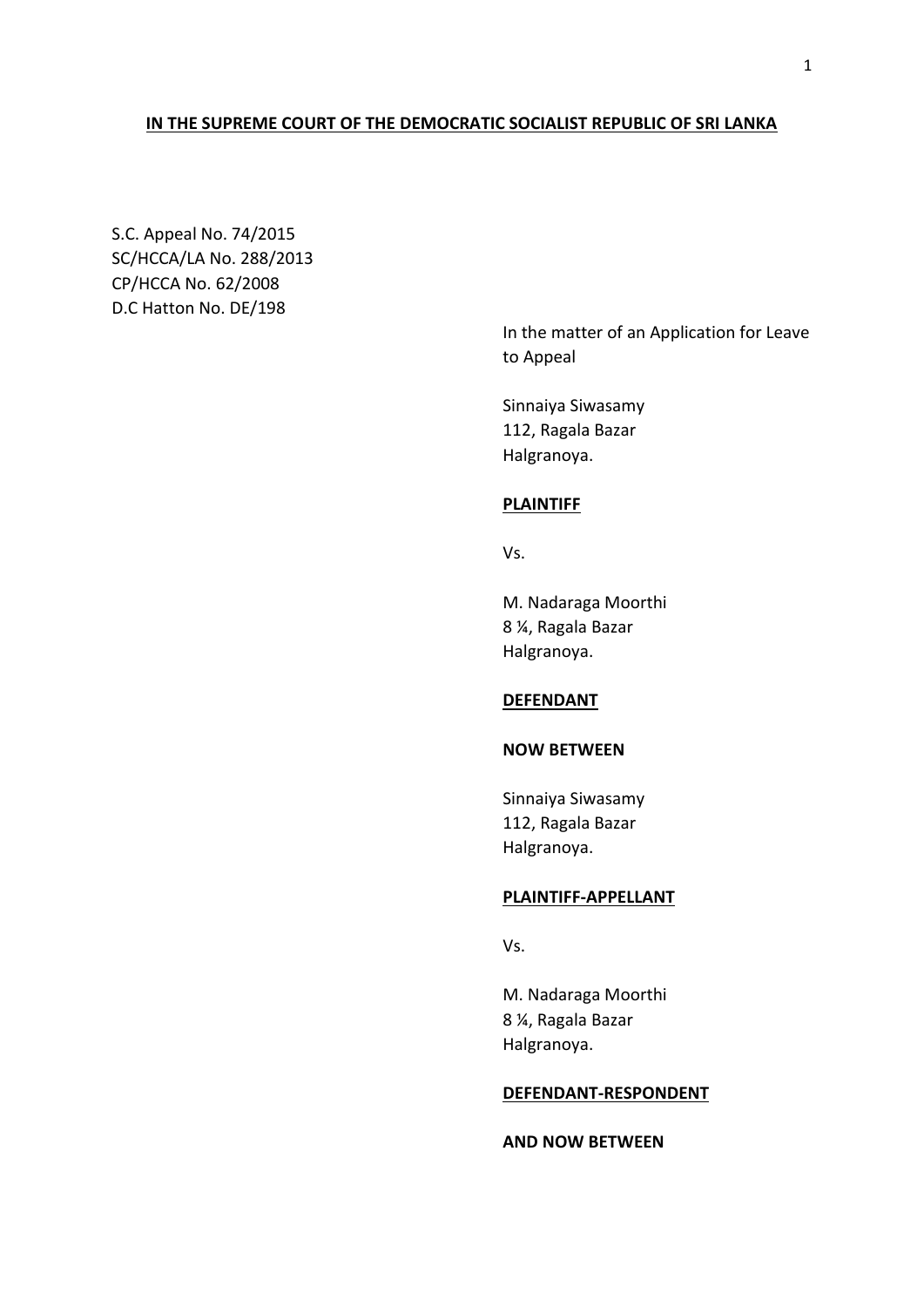Sinnaiya Siwasamy 112, Ragala Bazar Halgranoya.

## **PLAINTIFF-APPELLANT-APPELLANT**

Vs.

M. Nadaraga Moorthi 8 ¼, Ragala Bazar Halgranoya.

# **DEFENDANT-RESPONDENT-RESPONDENT**

| <b>BEFORE:</b> | S.E. Wanasundera P.C., J., |
|----------------|----------------------------|
|                | Anil Gooneratne J. &       |
|                | Nalin Perera J.            |

**COUNSEL:** Rohan Sahabandu P.C., with Hasitha Amarasinghe For the Plaintiff-Appellant-Appellant

> P. Peramunagama with Ranga Peiris For the Defendant-Respondent-Respondent

## **WRITTEN SUBMISSIONS TENDERED BY THE APPELLANT ON:**

16.07.2015

## **WRITTEN SUBMISSIONS TENDERED BY THE RESPONDENT ON:** 14.10.2015

**ARGUED ON:** 20.06.2017

**DECIDED ON:** 27.07.2017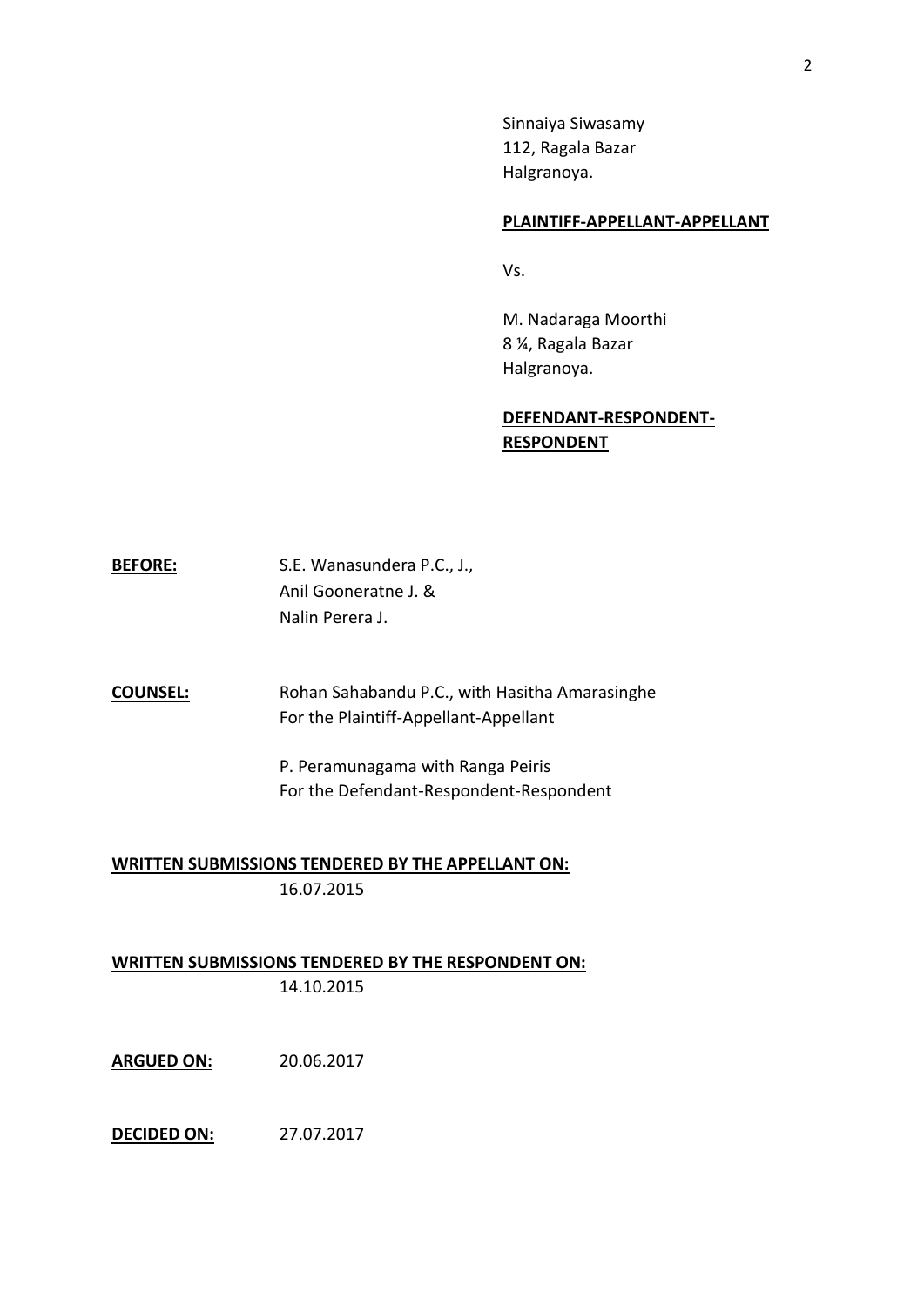### **ANIL GOONERATNE J.**

The question to be decided in this appeal is whether, the serving of the Notice of Appeal on the counsel is valid, and whether material prejudice has been caused to the Defendant-Respondent by the Plaintiff-Appellant-Appellant due to non-compliance of Section 755 (2) of the Civil Procedure Code, could be excused under Section 759 (2) of the Code. This court on 27.04.2015 granted Leave to Appeal on the questions of law set out in paragraphs 20(1) to (3) and (5) of the petition. It reads thus:

- (1) Did the learned High Court Judge consider that as no material prejudice has been caused the court could have acted under Section 759 (2)?
- (2) Could the High Court consider that objection again, as it has been determined by the Court of Appeal, when the Court of Appeal directed the High Court to hear the appeal?
- (3) Did the High Court Judge err in law in holding that serving of the Notice of Appeal on the Registered Attorney or the Respondent is Mandatory, and the failure results in the rejection of the appeal?
- (4) In the circumstances of the case is the serving of the Notice of Appeal on the counsel who had been appearing instructed by the Registered Attorney bad in law?

The applicability of Sections 759 (2) and 755 (2) had been examined on numerous occasions by the Superior Courts. However each case has to be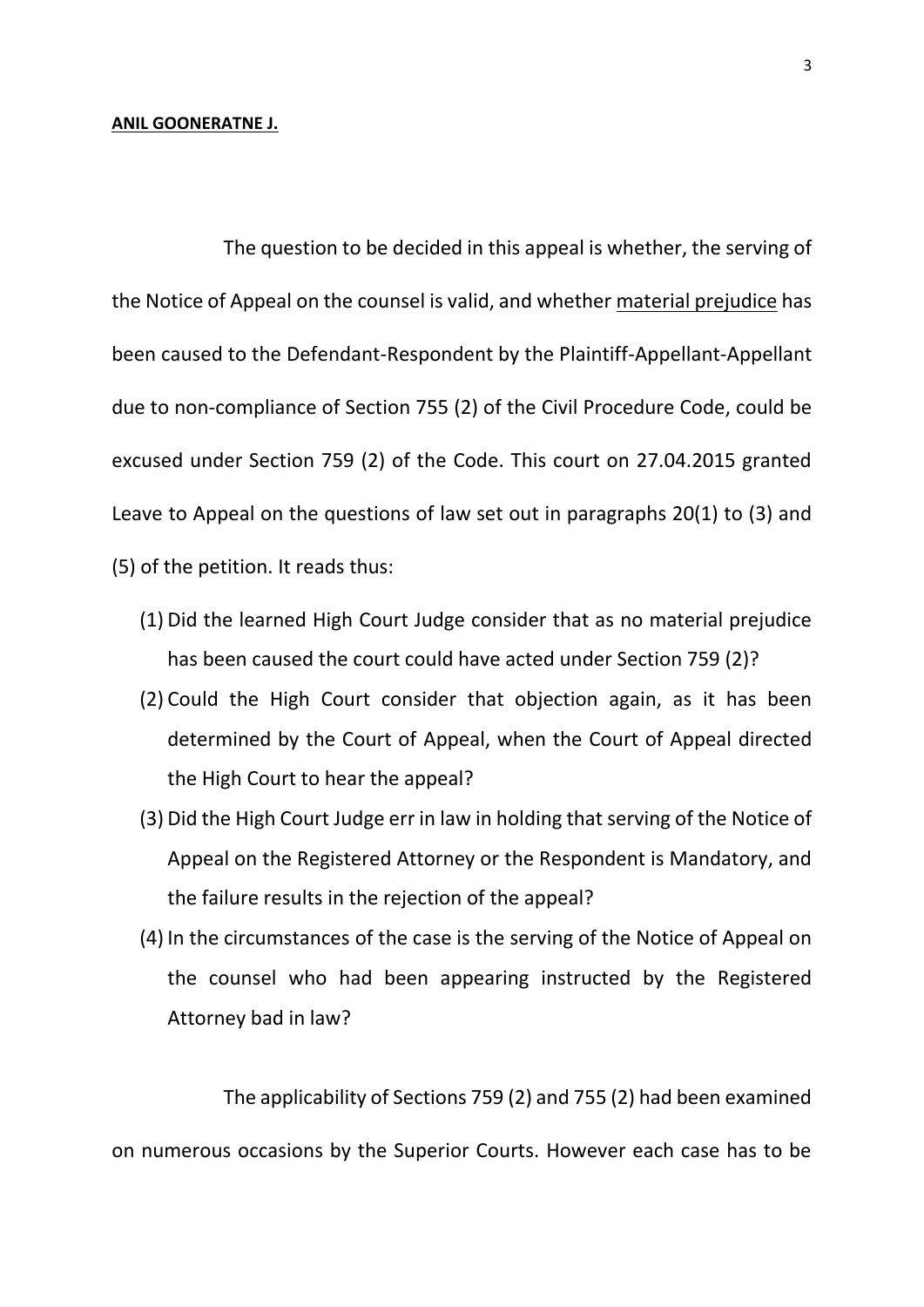decided on facts and circumstances relevant to the case, without causing any harm/injury or by misinterpretation of the above sections of the Code. It is conceded that the Plaintiff did not serve a copy of the Notice of Appeal as required by the procedural law, on the Registered Attorney, but on the counsel.

Sections 755 (2) and 759 (2) reads thus:

- 755 The notice of appeal shall be accompanied by  $-$ 
	- (a) except as provided herein, security for the respondent's costs of appeal in such amount and nature as is prescribed in the rules made by the Supreme Court under Article 136 of the Constitution or acknowledgment or waiver of security signed by the respondent or his registered attorney; and
	- (b) proof of service, on the respondent or on his registered attorney, of a copy of the notice of appeal, in the form of a written acknowledgment of the receipt of such notice or the registered postal receipt in proof of such service.
- 759 (2) In the case of any mistake, omission or defect on the part of any appellant in complying with the provisions of the foregoing sections, (other than a provision specifying the period within which any act or thing is to be done) the Court of Appeal may, if it should be of opinion that the respondent has not been materially prejudiced, grant relief on such terms as it may deem just.

The Judgement in this case was delivered by the learned District Judge on 22.11.2006. The Plaintiff-Appellant appealed against the Judgment of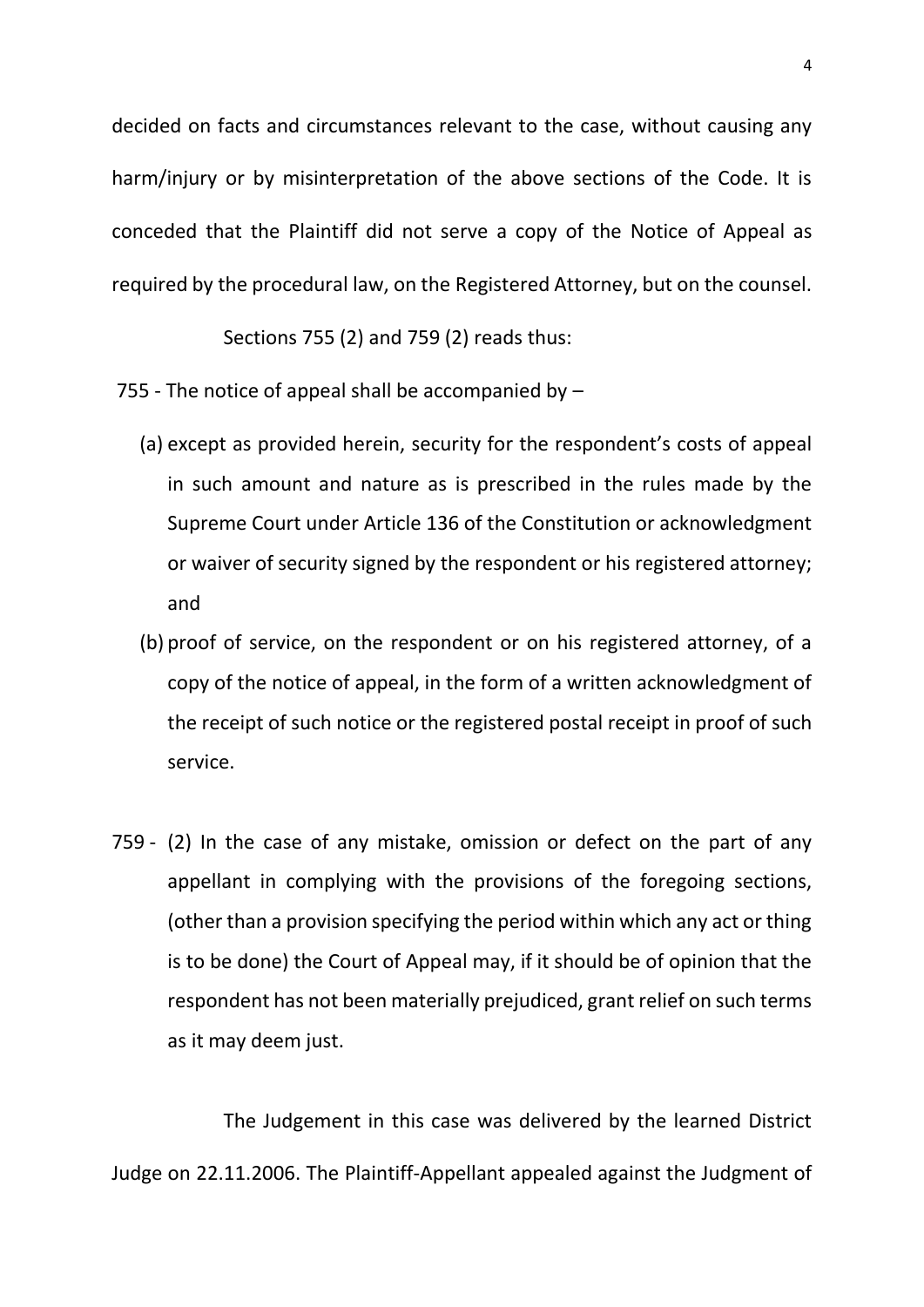the District Court. This matter then came up before the High Court and learned counsel for Defendant-Respondent contested the appeal on the ground that caption to the Notice of Appeal and the Petition of Appeal addressed to the Court of Appeal and not to the Provincial Civil Appellate High Court. At that point the High Court sent the case to the Court of Appeal. The President of the Court of Appeal acting in terms of Section 5 (d)(1) of the Provincial High Court (Special Provisions) Act No. 59 of 2006 decided to transfer the appeal to the Provincial High Court.

Notice of Appeal, according to the Notice available in the record shows the date stamp of  $30<sup>th</sup>$  November 2006, which is within time. This is confirmed by the journal entry dated 01.03.2007 (unsigned) and a line drawn across it. The next journal entry dated 22.05.2007 confirm that the Notice of Appeal had been filed within time. There is reason to comment on the above journal entries but no such matter was raised by either counsel at the hearing of this appeal. Court may presume that judicial and official acts have been regularly performed. (Section 114 illustration (d) of Evidence Ordinance) As stated above the Notice of Appeal is available in the record and proof of service of the registered postal article receipt is also filed of record. As such court has to presume that the Notice of Appeal has been filed within time.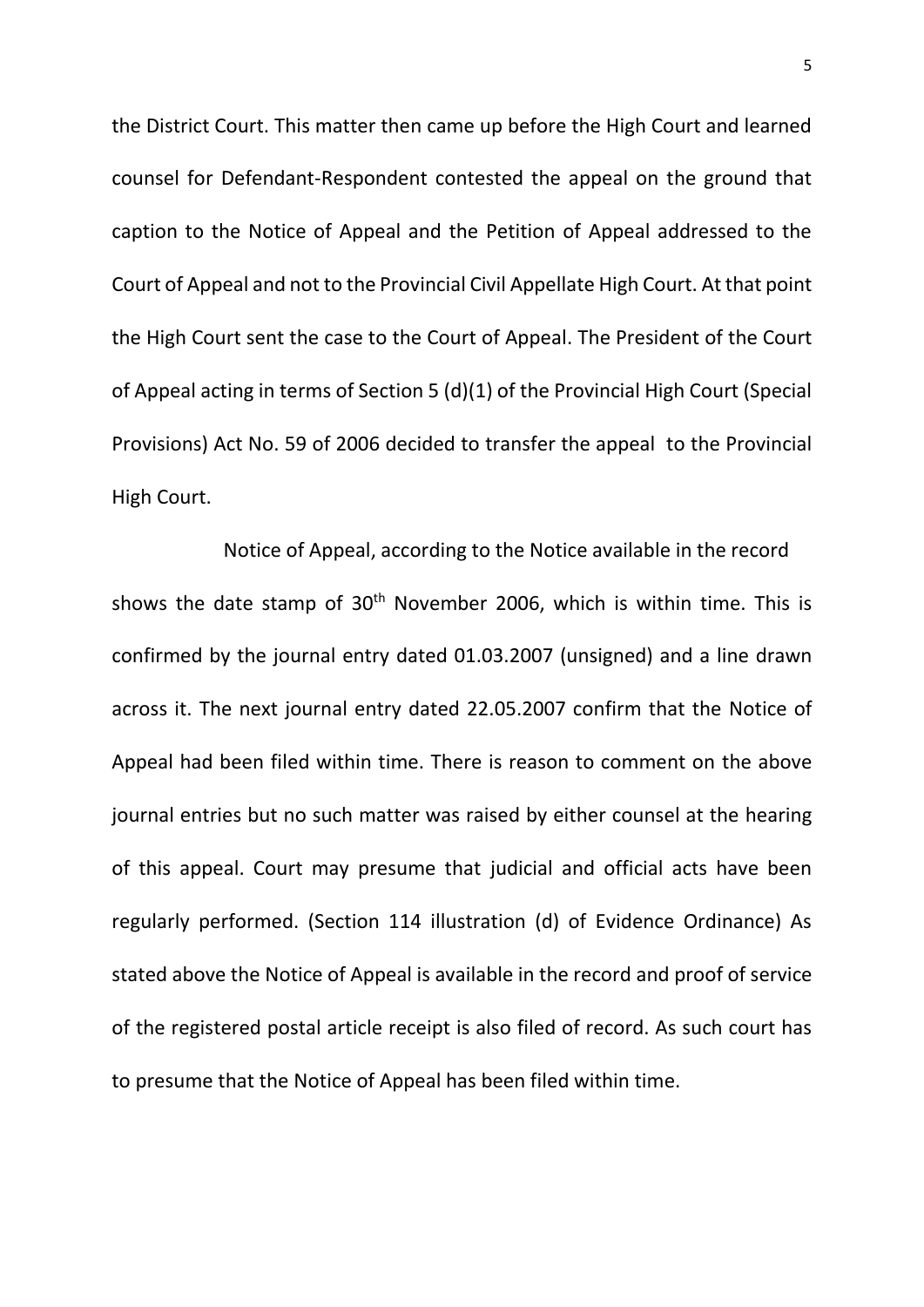It is conceded that the Notice of Appeal has been sent to the counsel of the Defendant party and not the registered Attorney as required by the procedural law. Mandatory provisions are contained in Section 755 (2) of the Code. The date stamp in the Notice of Appeal is relevant to see whether it is within time 1995 (2) SLR 273. In *Dharmaratne Vs. Kumari 2005 (1) SLR 269 T.B. Weerasooriya J*. permitted the aggrieved party to apply under Section 759 (2) – observing that the mandatory provisions of Section 755 (2) could be remedied under Section 759, if such omission has not caused any material prejudice. What is required by looking at both above sections of the Code is to ascertain whether any material prejudice has been caused to the party concerned. In the instant case the Plaintiff's action had been dismissed. Action was filed for declaration of title and ejectment of Defendants. Therefore the question of executing a writ or getting the benefits of the fruits of the Judgment and victory by executing a writ pending appeal did not arise.

Therefore no material prejudice had been caused to the Defendant party. In *Nanayakkara Vs. Warnakulasooriya 1993 (2) SLR 289 Kulathunga J*. held: "the power of the Court to grant relief under 759(2) of the Code is wide and discretionary and is subject to such terms as the Court may deem just". Relief may be granted even if no excuse for non-compliance is forthcoming.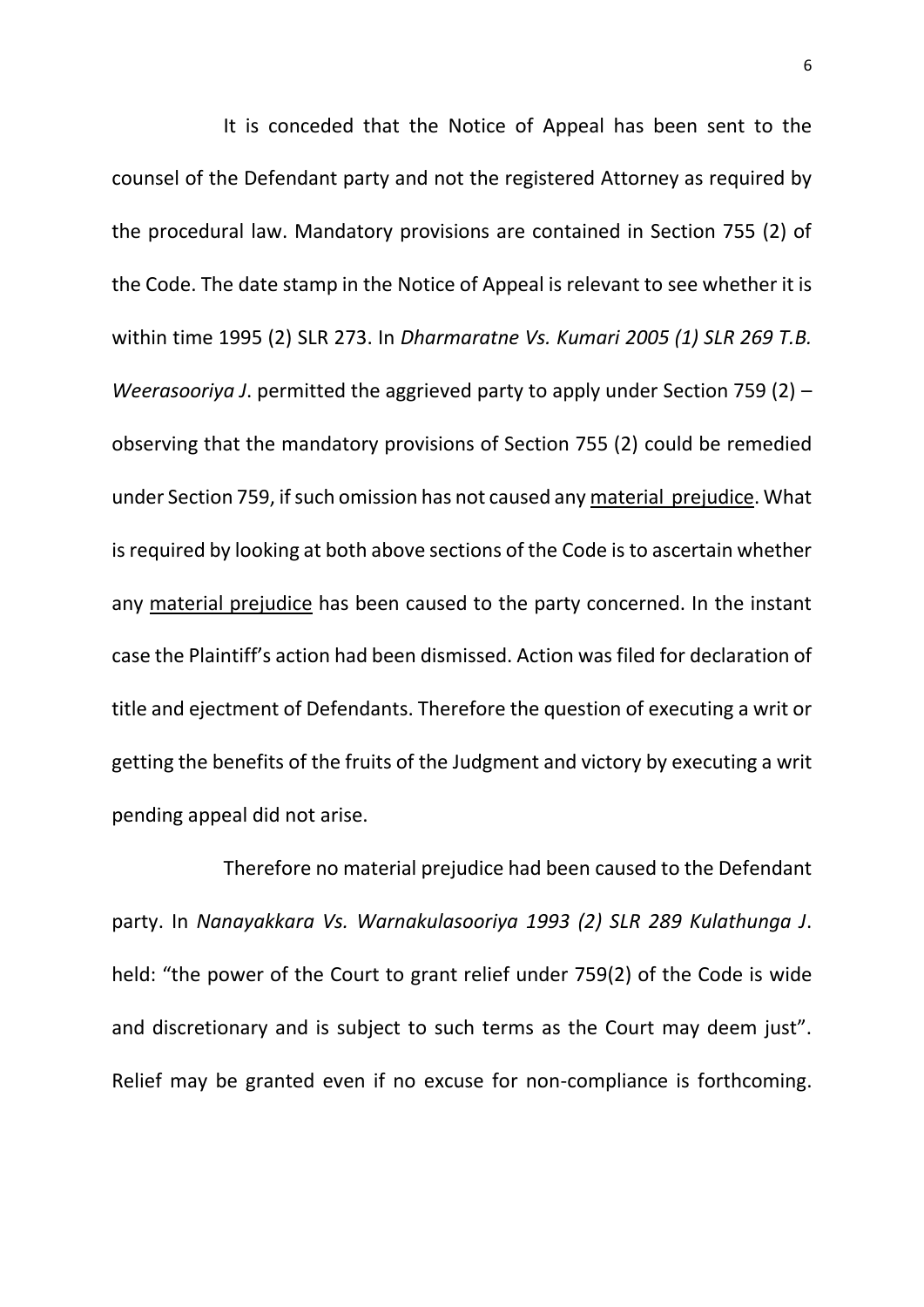However relief cannot be granted in the opinion of court if the Respondent has been materially prejudiced, in which event the appeal has to be dismissed.

I also wish to observe that when court has to consider in granting relief under Section 759(2), it is essential to consider whether there was any carelessness or neglect or gross negligence. In the case in hand I cannot find any of them other than a mistake to serve the notice on counsel. As such court could proceed to grant relief under Section 759(2) which emphasis in granting relief in the event of a mistake omission or defect. Section 759 (2) of the Code is much wider in its application than the corresponding Section 756(3) in the earlier Code. The Special Provisions of Section 759 (2) which empowers the court to grant relief must prevail over Section 33 of the Stamp Duty Act. *Kithsiri Vs. Weerasena 1997 (1) SLR 70*. The relief under 759 (2) would, upon a literal construction, appear to apply even in the case of non-compliance with the requirement of hypothecation contained in Section 757 (1) of the Code. *Martin Vs. Sudahmy.Bar Journal 1990 Vol III pg. 7.* 

I consider the question of law as follows:

- (1) No. The High Court has not correctly considered the applicability of Section 759 (2) of the Civil Procedure Code to the case in hand.
- (2) High Court is bound to consider the objection as the President of the Court of Appeal transferred the case back to the Provincial Appellate High Court. (3) Yes. The High Court erred.